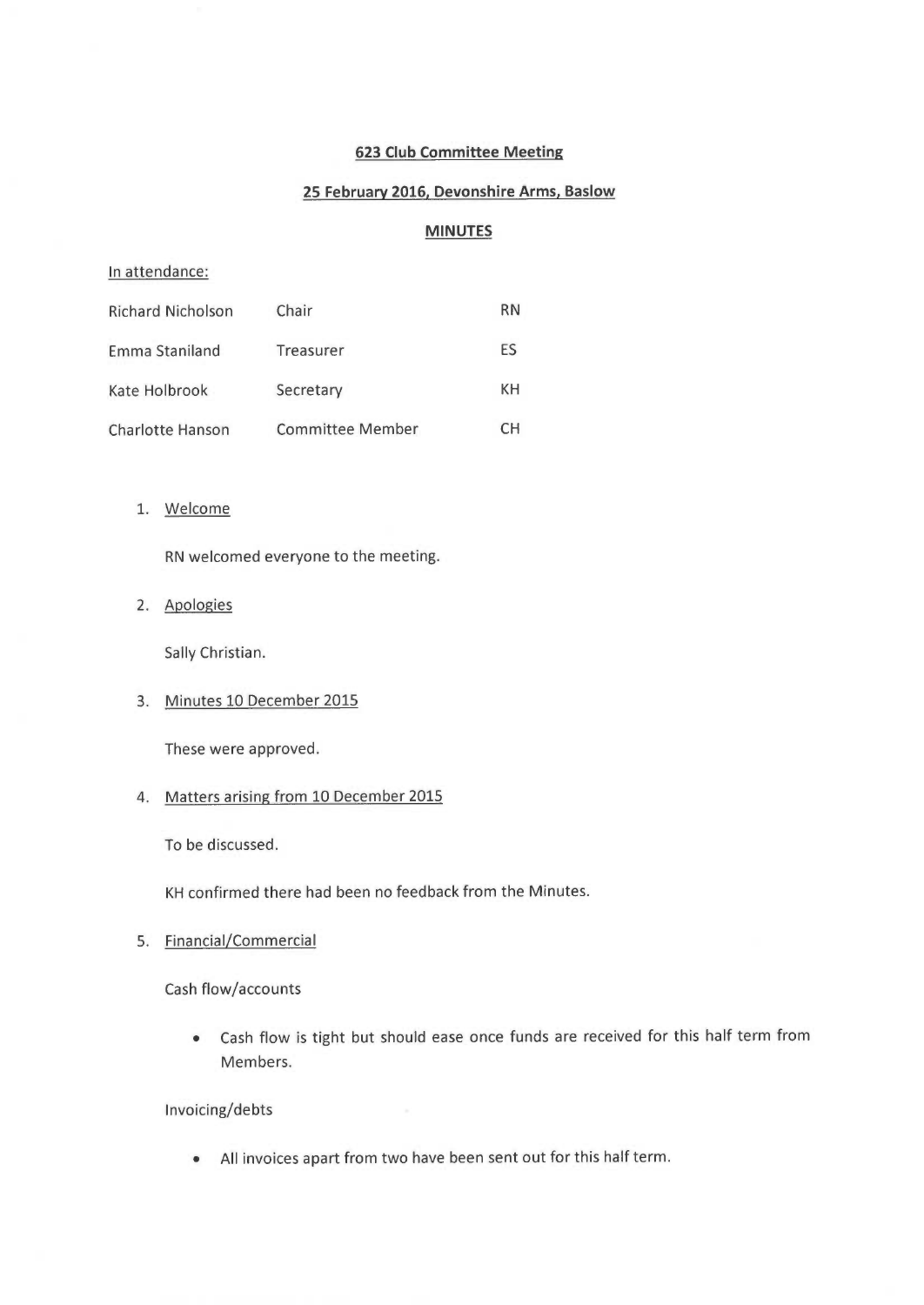- Those with outstanding debts will be contacted and asked to pay within 7 days failing which the f10 late payment fee will be applied. KH to send out letters and statements of accounts to debtors chasing payment.
- Club will no longer accept cash payments. A letter confirming this will be sent to members in January.
- Members are encouraged to pay invoice by way of bank transfer. Bank details now appear on the invoices.

## OSH spend/budget

- John Dix is starting the kitchen refurbishment in March.
- RN to prepare an inventory of sums spent over the last three years (in line with the Club's commitment to spend £7,000 over 5 years) before hand over to the new Committee. ES to confirm figures.

## End of Year preparation —Tax

• ES to confirm the final figures for year ending 5 April 2016.

## **Outsourcing**

• ES is making enquiries (feasibility, cost etc.) about the possible outsourcing of financial functions of the Club in the next financial year.

# Fee proposal 2016/17

• A possible increase in fees will be discussed at the AGM on 14 April 2016.

## 6. Operational

## Meeting with Simon Beehan (Curbar Head)

• RN to meet with SB on 24 March 2016.

## Online booking update for Holiday Club

• The Committee agreed that online booking with pre-payment is appropriate for Holiday Club. There will be an early bird discount. This will incur a fee which may lead to an increase in the cost of Holiday Club. This will be discussed at the AGM.

## Holiday Club feedback & planning

- Between 11 and 15 children were in each day over the February half term and the Club was a success.
- Plans for the Easter Holiday Club have been finalised and will be sent out to Members/put on Website shortly.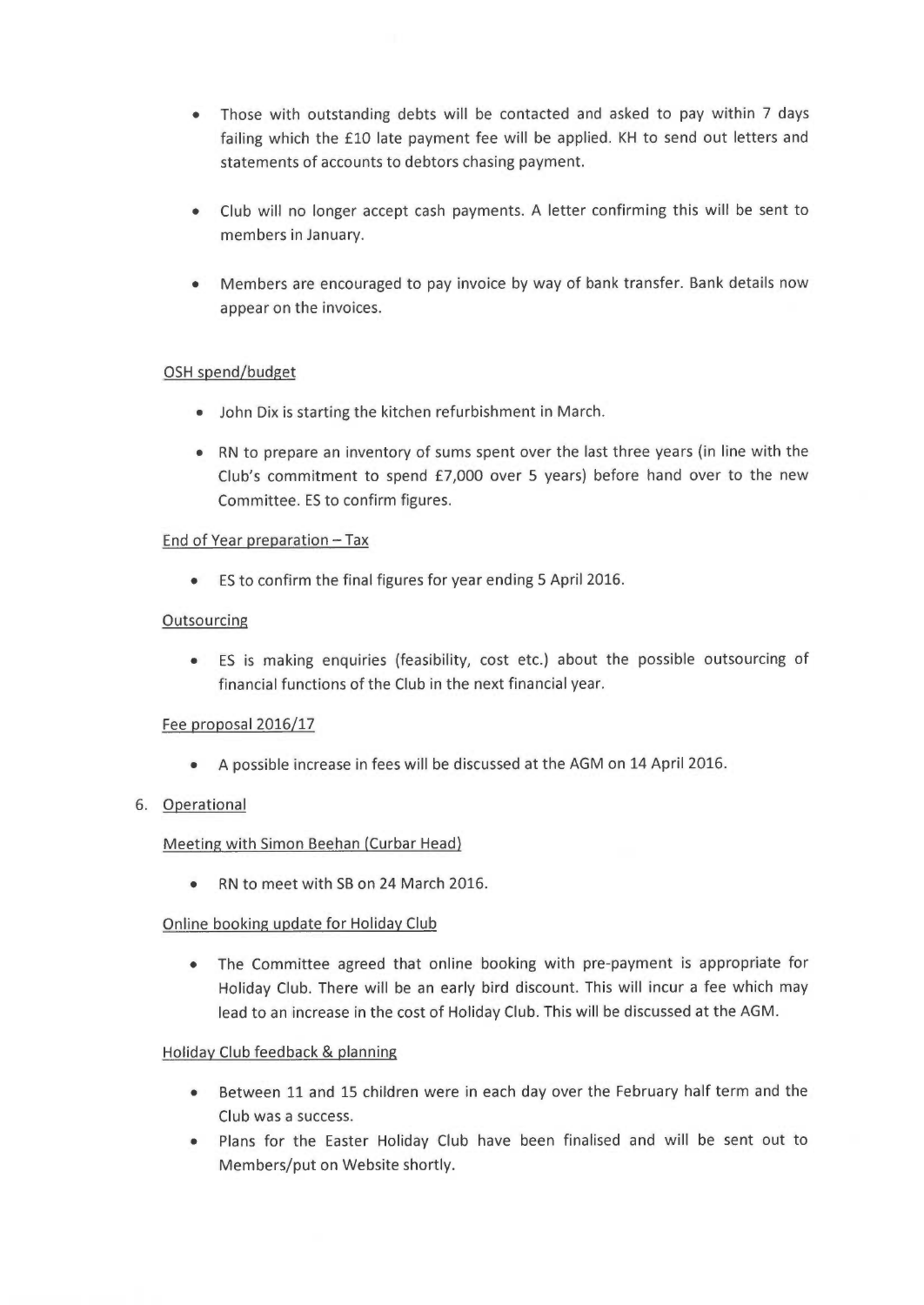#### Tov spend

• <sup>A</sup>significant number of new toys have been purchased and have been well received by the children.

#### Pav Review feedback

• The pay reviews have been received positively.

#### Risk Assessments - update

- These are all up to date. No new assessments required.
- Risk Assessment refresher briefing session has been carried out for all staff by SC.

## Policies & Procedures

• These are all up to date. No issues arising.

## Health & Safety - accident reports

• No accidents reported

#### Quality Audits

These are all up to date.

#### 7. Marketing

## Website feedback and update

- The website has been updated.
- CH to arrange for put photographs of the Club on the website showing the venue and activities available. A group staff photograph will also be added.

## 8. Old School House (OSH

• RN to confirm with SB the position in relation to the outside refurbishment.

## 9. AGM

- This will take place at Old School House on 14 April at 8.00 p.m. KH to circulate Agenda and previous AGM Minutes one month before.
- Four members (Karen Esposito, John Reece, Sophie Fletcher and Amanda Bolt) have shown an interest in becoming Committee members. Karen is interested in becoming Chair, John as Treasurer and Amanda as Secretary. Sophie has confirmed that she is prepared to be a supporting Committee Member.